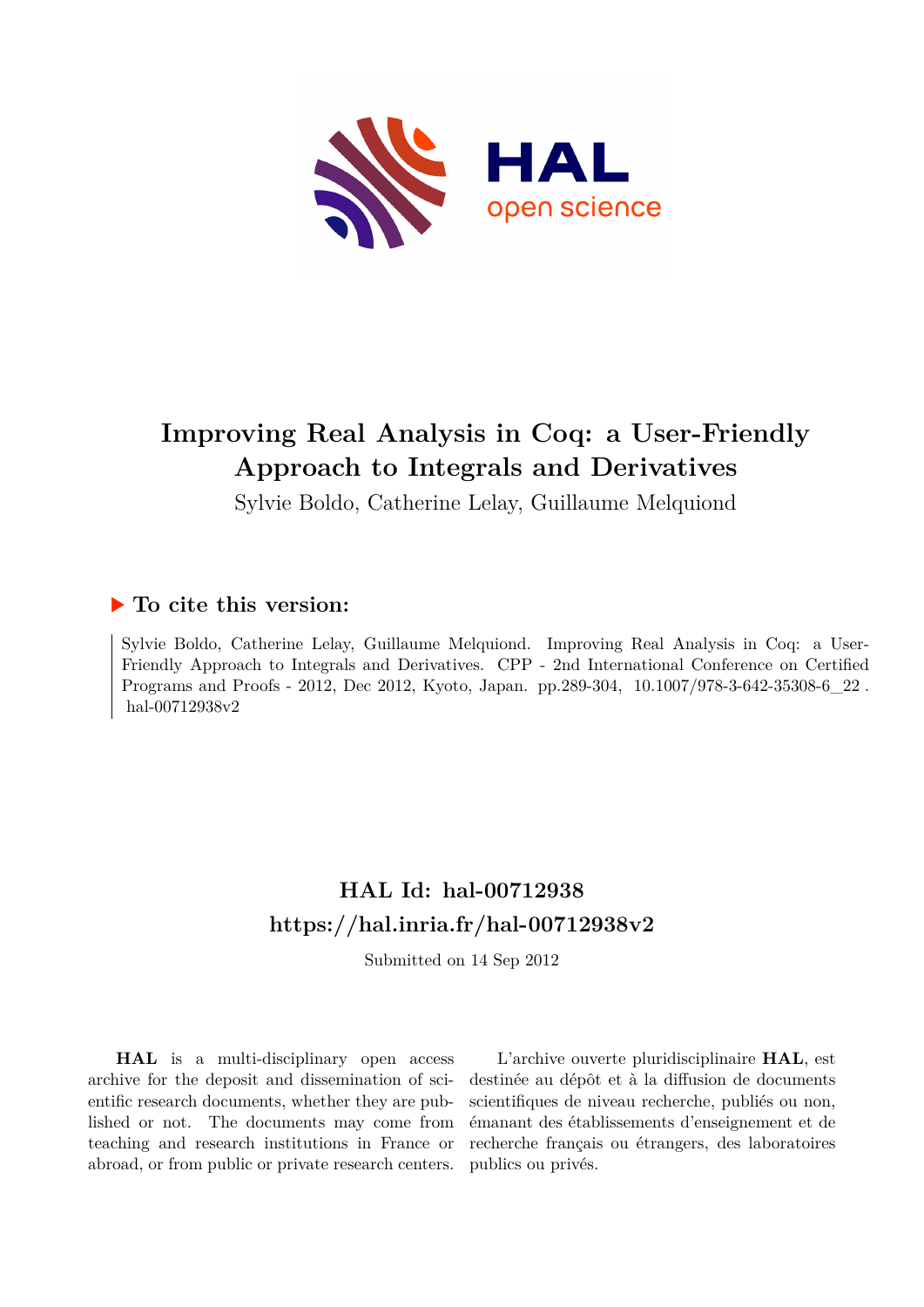## Improving Real Analysis in Coq: a User-Friendly Approach to Integrals and Derivatives<sup> $\star$ </sup>

Sylvie Boldo, Catherine Lelay, and Guillaume Melquiond

Inria Saclay ˆIle-de-France, ProVal, Palaiseau, F-91120 LRI, Université Paris-Sud, CNRS, Orsay, F-91405 Sylvie.Boldo@inria.fr Catherine.Lelay@inria.fr Guillaume.Melquiond@inria.fr

Abstract. Verification of numerical analysis programs requires dealing with derivatives and integrals. High confidence in this process can be achieved using a formal proof checker, such as Coq. Its standard library provides an axiomatization of real numbers and various lemmas about real analysis, which may be used for this purpose. Unfortunately, its definitions of derivative and integral are unpractical as they are partial functions that demand a proof term. This proof term makes the handling of mathematical formulas cumbersome and does not conform to traditional analysis. Other proof assistants usually do not suffer from this issue; for instance, they may rely on Hilbert's epsilon to get total operators. In this paper, we propose a way to define total operators for derivative and integral without having to extend Coq's standard axiomatization of real numbers. We proved the compatibility of our definitions with the standard library's in order to leverage existing results. We also greatly improved automation for real analysis proofs that use Coq standard definitions. We exercised our approach on lemmas involving iterated partial derivatives and differentiation under the integral sign, that were missing from the formal proof of a numerical program solving the wave equation.

## 1 Introduction

From Newton and Leibniz during the 17th century, many mathematicians have used integrals and derivatives. Their use is both for pure analysis theorems, but also more recently for applied mathematics. For example, numerical analysis aims at solving ordinary differential equations and partial differential equations. When the solutions are not analytic, it provides algorithms to approximate these solutions and bounds to assert their correctness. Typically, it consists in a numerical scheme over a discrete grid and its convergence proof, meaning that the approximation improves when the grid size decreases.

<sup>\*</sup> This research was supported by the  $F$ fst project (ANR-08-BLAN-0246-01) of the French national research organization (ANR) and by the Coquelicot project of the Digiteo cluster and the Île-de-France regional council.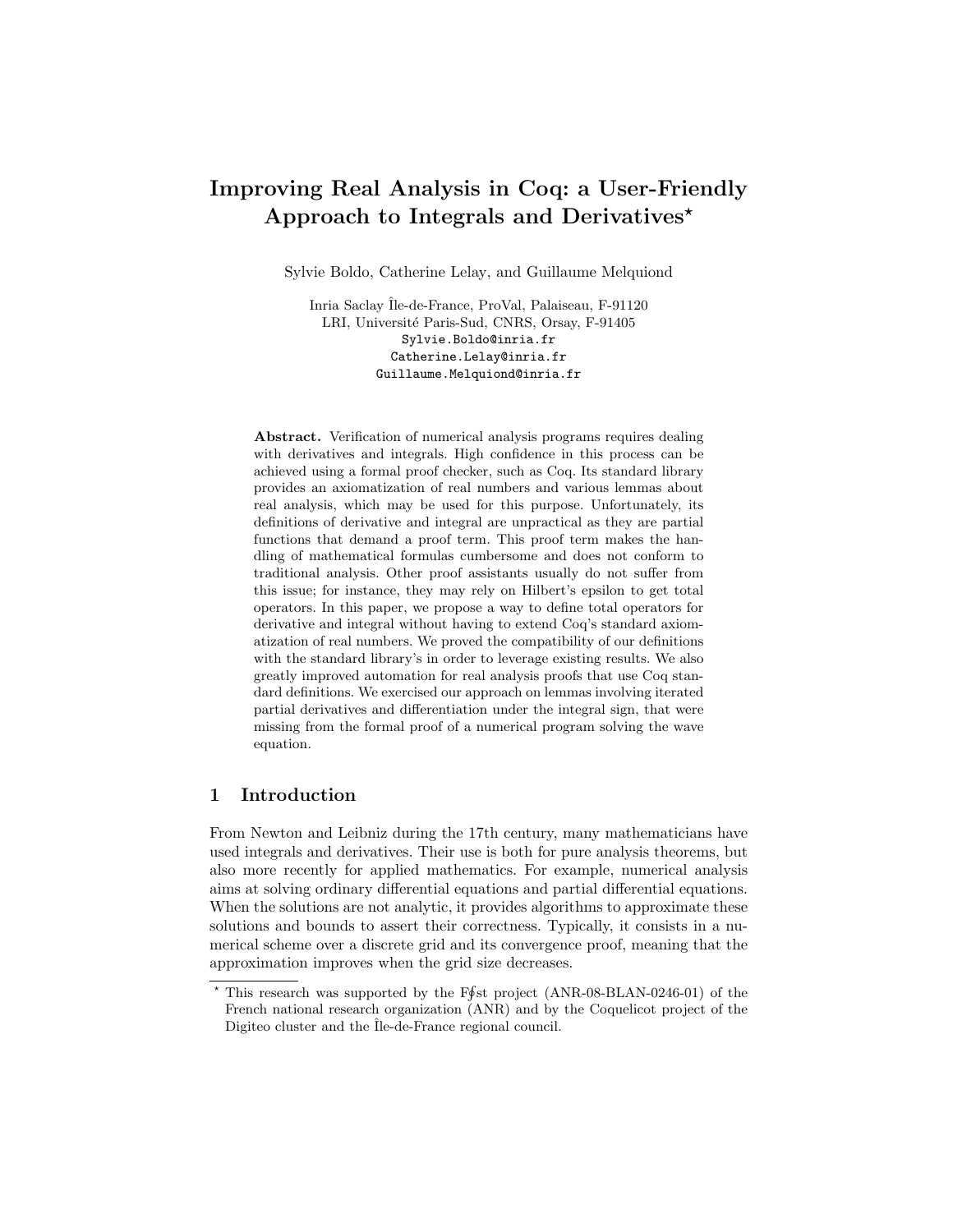Recent advances in formal proof assistants have shown that they can be applied to various kinds of problems, but analysis and especially numerical analysis was not as much studied as algebra. One reason may be that formalizations of analysis were done years ago and seldom used. This is precisely the case in the standard library of Coq: derivatives and integrals were defined with real numbers a dozen years ago, but the libraries did not evolve with Coq. A more extensive use could have proved the ponderousness of the library. The most blatant example is that derivatives require a proof term to be written. This means that, instead of  $f'(x)$  we have to handle  $(f, x, H)$  where H is a proof that f is differentiable in x. This makes the rewritings clumsy and unpractical. More, this is not the way mathematicians prove their theorems: proofs that functions are regular enough, when present, are side-proofs that do not arise in the main development. Another example is the missing definitions and lemmas about partial derivatives.

As shown in Figure 1, we have extended the standard Coq library with equivalent definitions that are easier to use and with some automations. The developed library can be downloaded and browsed at

http://coquelicot.saclay.inria.fr/results.html



Fig. 1. Sketch of our library: equivalent definitions, additional lemmas, and an automatic tactic, without introducing new axioms.

To validate this approach, we have applied it to an example coming from a numerical analysis program. We had previously proved the correctness of a program solving the wave equation, but we left out the proofs about the existence and regularity of a solution to the partial differential equation.

Section 2 presents the existing formalizations of analysis in proof assistants, and especially in Coq. Section 3 presents the power of the underlying logic of Coq, especially the changes when considering the axiomatic of real numbers. Section 4 presents our design choices for the derivative and the integral. Section 5 presents our application about the wave equation and its required results.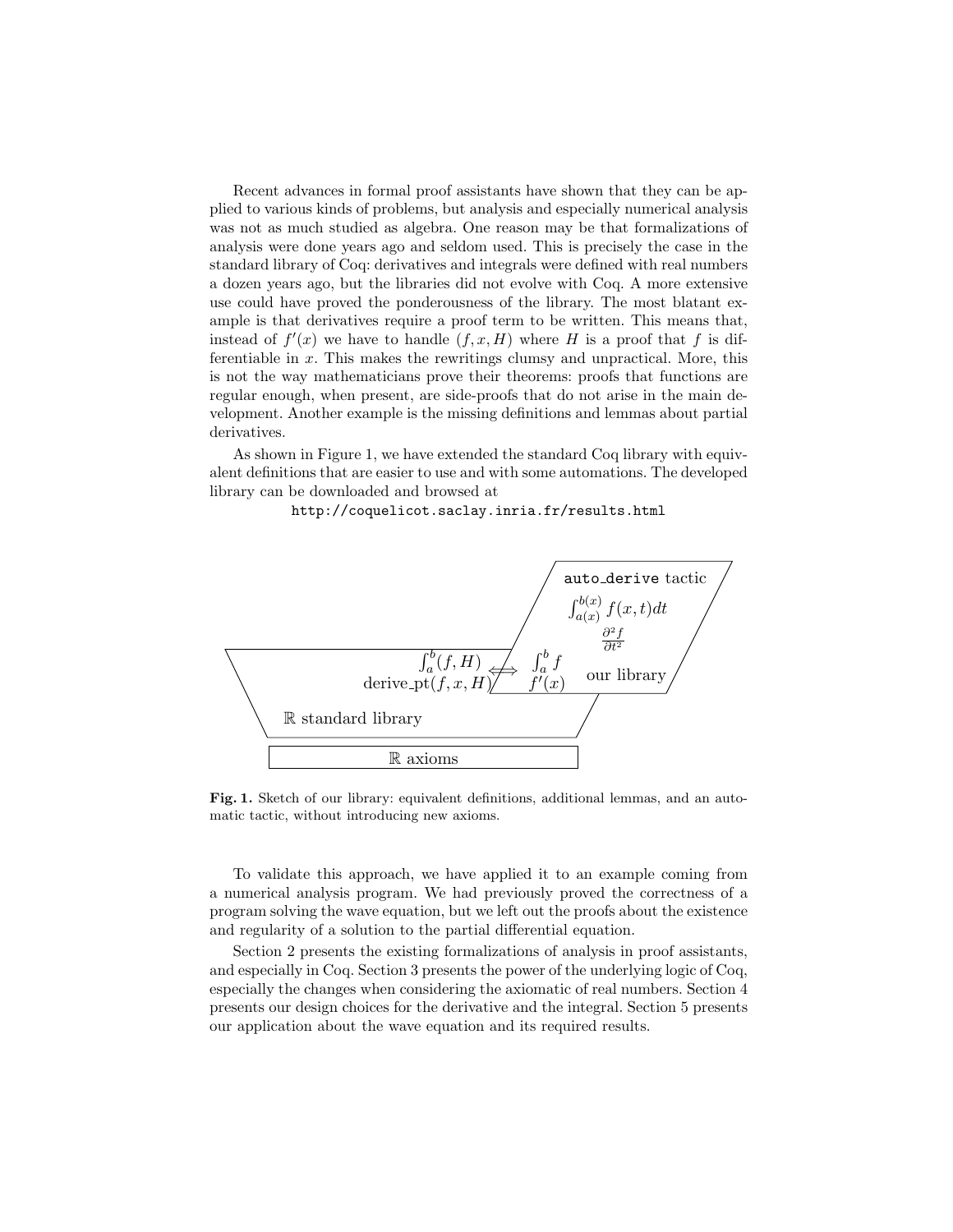## 2 State of the Art

We will present the notions of differentiability and integrability as they are defined in various proof assistant such as  $Coq<sup>1</sup>$ , the  $Coq$  constructive library C-CoRN<sup>2</sup>, HOL Light<sup>3</sup>, Isabelle/HOL<sup>4</sup>, PVS<sup>5</sup>, Mizar<sup>6</sup>, and ACL2(r)<sup>7</sup>. We will first present the definitions of the differentiability and integrability predicates, and then describe the design choices for the derivative and integral functions.

#### 2.1 Differentiability and Integrability

The choices made here are to adopt one of the common mathematical definitions. For differentiability, Coq and PVS use  $\varepsilon$ -δ-definition based on the Landau definition directly or through the limit definition:

$$
\exists \ell \in \mathbb{R}, \ \forall \varepsilon > 0, \ \exists \delta > 0, \ \forall h \in \mathbb{R}, \ (h \neq 0 \land |h| < \delta) \Rightarrow \left| \frac{f(x+h) - f(x)}{h} - \ell \right| < \varepsilon
$$

In HOL Light (and Isabelle/HOL which has inherited that formalization of analysis), the Newton's difference quotient is also used, but the limit is a more generic notion as it is defined in a topological space based on a field [12]. Another approach is implemented in additional libraries: the Frechet derivative in a real normed vector space [13]. In C-CoRN, a constructive formalization of real numbers for Coq, the previous definition is modified to get a uniform differentiability [5] on a closed interval [a; b], i.e. there is a single  $\delta$  for all  $x \in [a, b]$ . In Mizar, differentiability is defined for multi-variable functions [17] as usual by the existence of a linear function L such that  $f(x+h) - f(x) - L(h) = o(h)$ .

To define Riemann integrability, Coq defines the integral on step functions and then uses the traditional  $\varepsilon$ -δ-definition:

$$
\forall \varepsilon > 0, \text{ there are two step functions } \varphi, \psi : [a; b] \to \mathbb{R}, \text{ such that}
$$

$$
(\forall t \in [a; b], |f(t) - \varphi(t)| \le \psi(t)) \land |f \psi| < \varepsilon
$$

The value of the integral is then defined as the limit of  $\int \varphi$  when  $\varepsilon \to 0$ .

PVS in [4] and Mizar in [7] define Riemann integrability as the convergence of Riemann sums. Both definitions are mathematically equivalent. A difference is that the integral value is explicitly given by this second definition while Coq's definition only provides approximations of Riemann integral.

C-CoRN uses a third equivalent definition of Riemann integrability: the convergence of Darboux sequences. As with Riemann sums, the integral value is directly obtained from the definition.

 $^1$  http://coq.inria.fr/stdlib/index.html

<sup>2</sup> http://corn.cs.ru.nl/

<sup>3</sup> http://www.cl.cam.ac.uk/~jrh13/hol-light/

<sup>4</sup> http://isabelle.in.tum.de/dist/library/HOL/index.html

<sup>5</sup> http://shemesh.larc.nasa.gov/fm/ftp/larc/PVS-library/

 $6$  http://www.mizar.org/

<sup>7</sup> http://www.cs.utexas.edu/users/moore/acl2/v5-0/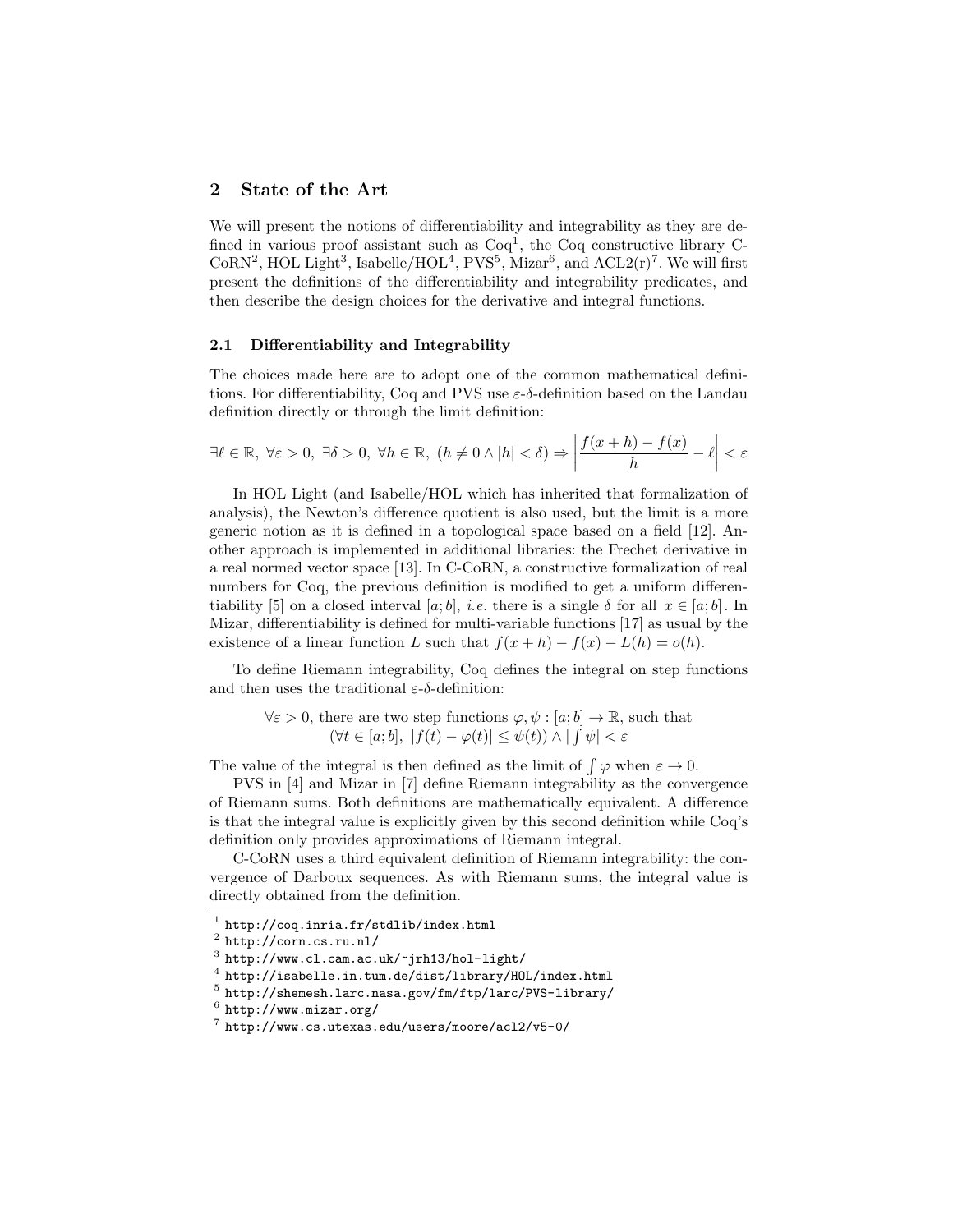HOL Light does not define Riemann integrals, but both gauge and Lebesgue integrals, which are more general but less intuitive. As with derivatives, all the notions are defined for multivariate functions.

In a former library about reals in Isabelle/HOL [8], and the current library in  $ACL2(r)$  [9], differentiability was defined from non-standard analysis where the formal notion of "infinitely close", *i.e.* difference is less than all positive real numbers, replaces the usual notion of "arbitrarily close" corresponding to a common formula stating that  $\forall \varepsilon > 0, \ldots$ , the difference may be made smaller than  $\varepsilon$ .

#### 2.2 Derivative and Integral

In pen-and-paper mathematics, we understand  $f'(x)$  as the function f is differentiable at x and  $f'(x)$  is its derivative value. But the corresponding definitions and their uses in formal proof assistants are not straightforward and differ, among others as the underlying logic is different.

PVS is the closest to the mathematical point of view by using Type Correctness Conditions (TCCs). A user may write a statement containing occurrences of  $f'(x)$  without justification and PVS generates additional goals to prove that  $f$  is actually differentiable in  $x$ . PVS tries to infer automatically these additional goals from the context. The same approach is used in ACL2(r) [10].

HOL Light uses its Hilbert's epsilon applied to the differentiability property. The user can then write  $f'(x)$  without proof, but has to prove that f is differentiable at x before using differentiation rules.

In Coq, the derivative is a partial function taking explicitly a proof term of differentiability. As a derivative cannot be defined or used without this proof term, this is cumbersome to use. One of the goals of the MathClasses project [18] is to provide assistance work with these proof terms by trying to infer them.

## 3 Logical Foundations

Rather than introducing our own set of axioms, we have based our formalization on the axioms from the Coq standard library on real numbers. This ensures that our automated proof tools are usable by works based on the standard library, that some results from the standard library could be reused, and that our work is consistent (assuming the standard library is). We have also taken great care to not introduce any other axioms, especially not the excluded middle, which is neither a native concept in Coq logic, nor a consequence of Coq axioms on real numbers.

## 3.1 An Overview of Coq's Logic

The formal system of Coq is an intuitionistic logic called the Calculus of Inductive Constructions. A salient point is that, whenever one wants to prove a property of the form  $\exists x, P(x)$ , one has to actually build a witness x such that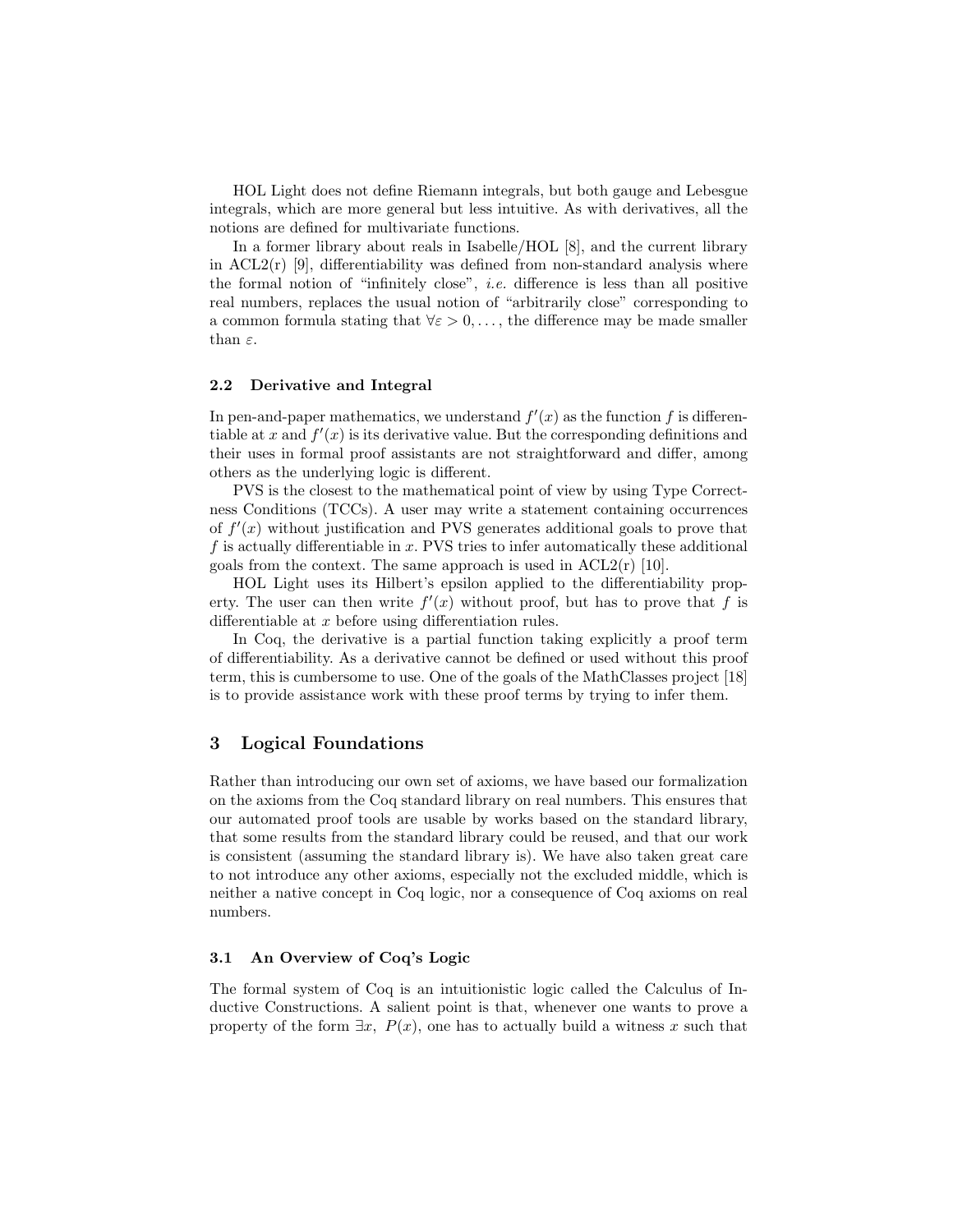$P(x)$  holds. This is different from classical logic where one could have simply proved  $\neg \forall x, \neg P(x)$  and be done.

Another peculiarity of Coq's logic is related to its type hierarchy. Logical formulas have type Prop while values and functions have their types in Type. The point of interest is that Prop is *non-informative*, that is, one can only use the witness of an existential property  $\exists x, P(x)$  inside the proof of logical formulas. A witness can never be used inside a logical formula itself, or more importantly to define a value or a function. For instance, being able to prove a formula  $\forall x : X, \exists y : Y, P(x, y)$  does not provide a function  $f : X \to Y$  such that  $\forall x, P(x, f(x))$ . Note that strengthening the property so that y exists and is unique does not help either.

The traditional way in Coq to circumvent this issue is in the use of *specifica*tion types. They are existential types denoted  $\{x : X \mid P(x)\}\$  and they contain dependent pairs  $(x, p)$  such that x is an element of type X and p is a proof of the logical formula  $P(x)$ . The upside is that witnesses are readily available for use inside values and functions. The downside is that these types do not live in Prop and are therefore less natural to manipulate.

For instance, consider the predicate derivable pt from the standard library that states that a function  $f$  is differentiable at point  $x$ . It is in fact a notation for the specification type that associates a value  $\ell$  with the proof that  $\ell$  is the limit of the slope function of  $f$  at point  $x$ . As a consequence, knowing that a function is differentiable gives access to the value of its derivative. But it also means that trying to express that both  $f$  and  $g$  are functions that are differentiable as derivable  $\text{pt}(f, x) \wedge \text{derivable\_pt}(g, x)$  will be rejected by Coq. Indeed, this formula is ill-typed since neither members are logical formulas. A coercion from specification types to formulas in Prop would avoid this issue as long as one only needs the differentiability property and not the derivative of a function.

In the same way that one can extract a witness from the formula  $\exists x, P(x)$ only when performing a proof, the information about the disjunction  $P \vee Q$ cannot be used to make a choice inside a value or a function. Again, types outside **Prop** have been introduced to offer this possibility; they are denoted  $\{P\} + \{Q\}$ in Coq and their values can be used to select the branch of an if-then-else.

To end this overview, one should mention that subsets of a type  $T$  are usually represented by predicates, that is, functions of type  $T \to \text{Prop.}$  As a consequence, we will indifferently note the containment property by the logical formulas  $x \in S$ or  $S(x)$ .

#### 3.2 Coq's Standard Axioms for Real Numbers

The formalization of real numbers from the standard library is axiomatic rather than definitional. Instead of building reals as Cauchy sequences or Dedekind cuts of rational numbers and proving their properties, Coq developers have chosen to assume the existence of a set with the usual properties of the real line. In other words, the standard library states that there is a set R, some arithmetic operators  $-, +, \times, \square^{-1}$ , and a comparison operator  $\lt$ , that have the properties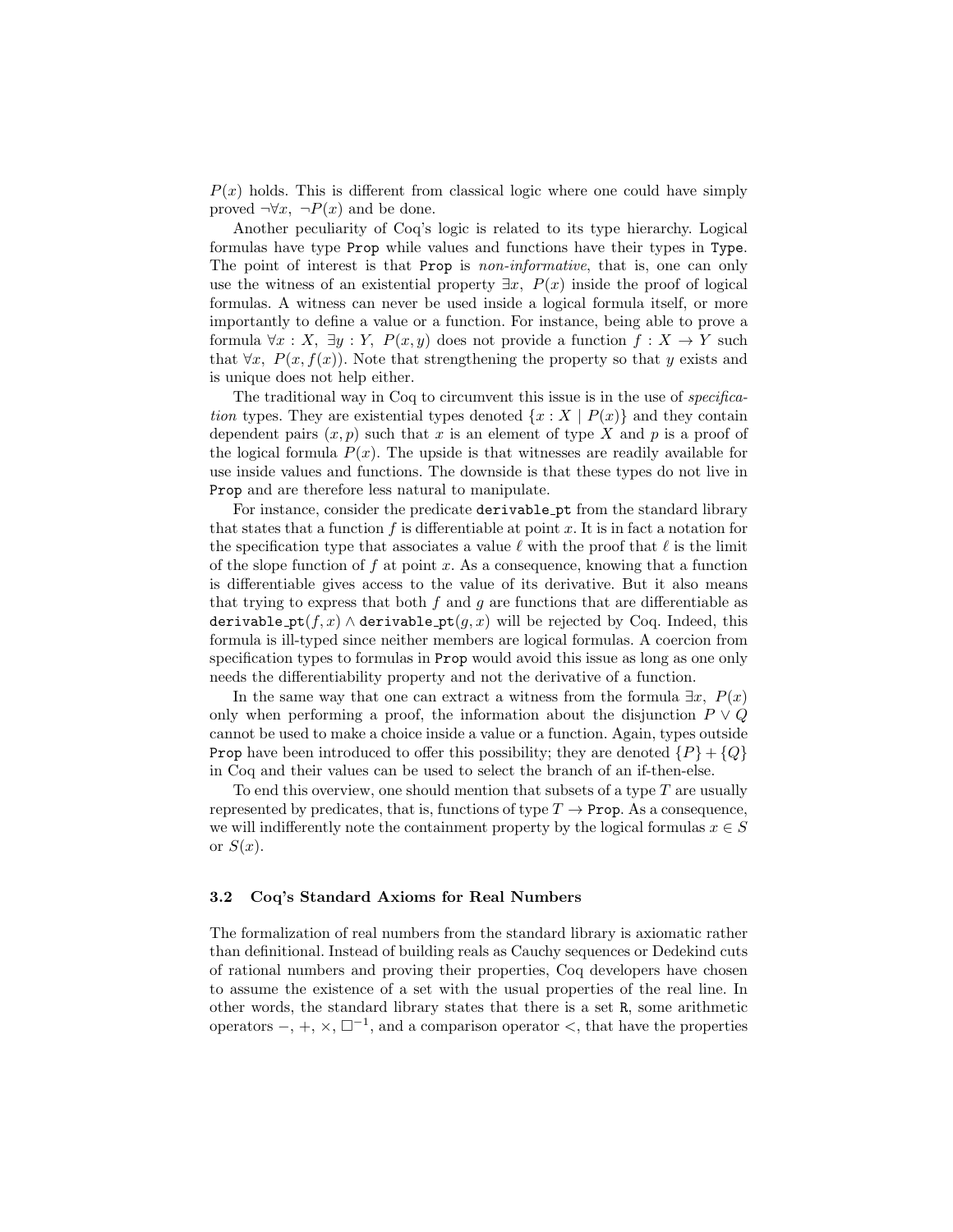of an ordered field. Except perhaps for the choice for the domain of  $\Box^{-1}$ , the previous axioms are not controversial.

Below are the three axioms that state that R is Archimedean, closed under the supremum bound, and its order is decidable:

- archimed: There is a function up : R  $\rightarrow$  Z such that  $\forall x \in R$ ,  $x <$  up(x)  $\le$  $x+1$ .
- completeness: As long as one can prove that a subset  $E$  of  $R$  is not empty  $(\exists x, E(x))$  and is bounded  $(\exists M, \forall x, E(x) \Rightarrow x \leq M)$ , one gets a value of type  $\{y : \mathbb{R} \mid y \text{ is an upper bound of } E \text{ and it is the least one}\}.$
- total order T: Given two real numbers x and y, there is a value of type  ${x < y} + {x = y} + {x > y}.$

While all three axioms could have been defined as logical formulas in Prop, they were not. In other words, it is equivalent to having three functions that can compute the integer part of a real number, the supremum of a bounded subset of R, and the order of two numbers. Notice that excluded-middle is not one of the axioms of Coq's standard real numbers. While the standard library sometimes imports this axiom, the CoqTail project<sup>8</sup> has shown that it was often unneeded. So we restrict our use of classical reasoning to the proof of goals that are the negation of a logical formula.

Notice also that the completeness axiom has an intuitionistic rather than classical feel to it. Indeed, the axiom is written in such a way that it cannot produce a proof of  $E(x)$  for some real x (especially not the real that is the supremum of  $E$ ), since properties of the form  $E(x)$  always appear as premises in the axiom. At best, one can derive the following property which protects the existential quantifier behind a double negation:

$$
\forall \varepsilon > 0, \ \neg \neg \exists x, \ y - \varepsilon \le x \le y \land E(x).
$$

#### 3.3 Limited Principle of Omniscience

Let  $P$  be a decidable predicate on natural numbers. The limited principle of omniscience (LPO) states that one can decide whether the property never holds, and if it does, return n such that  $P(n)$  holds. In Coq syntax, the principle is stated  $\{n \mid P(n)\} + \{\forall n, \neg P(n)\}\$ . It cannot be derived without axioms in Coq, as it would require the ability to test all the values of  $n$  at once. Thanks to the axioms on real numbers, it becomes possible.

The way we have proved the LPO is as follows. Since  $P$  is decidable, we can build a function  $f(n)$  that returns  $1/(n+1)$  if  $P(n)$  holds and 0 otherwise. Let us consider the subset of real numbers  $\{f(n) | n \in \mathbb{N}\}\.$  It is nonempty and bounded by 1, thus it has a supremum (completeness). This supremum can be tested against 0 (total order T). If it is zero, we deduce  $\forall n, \neg P(n)$ . Otherwise we compute its discrete inverse (archimed) which will act as a witness for building a value of type  $\{n \mid P(n)\}.$ 

<sup>8</sup> http://coqtail.sourceforge.net/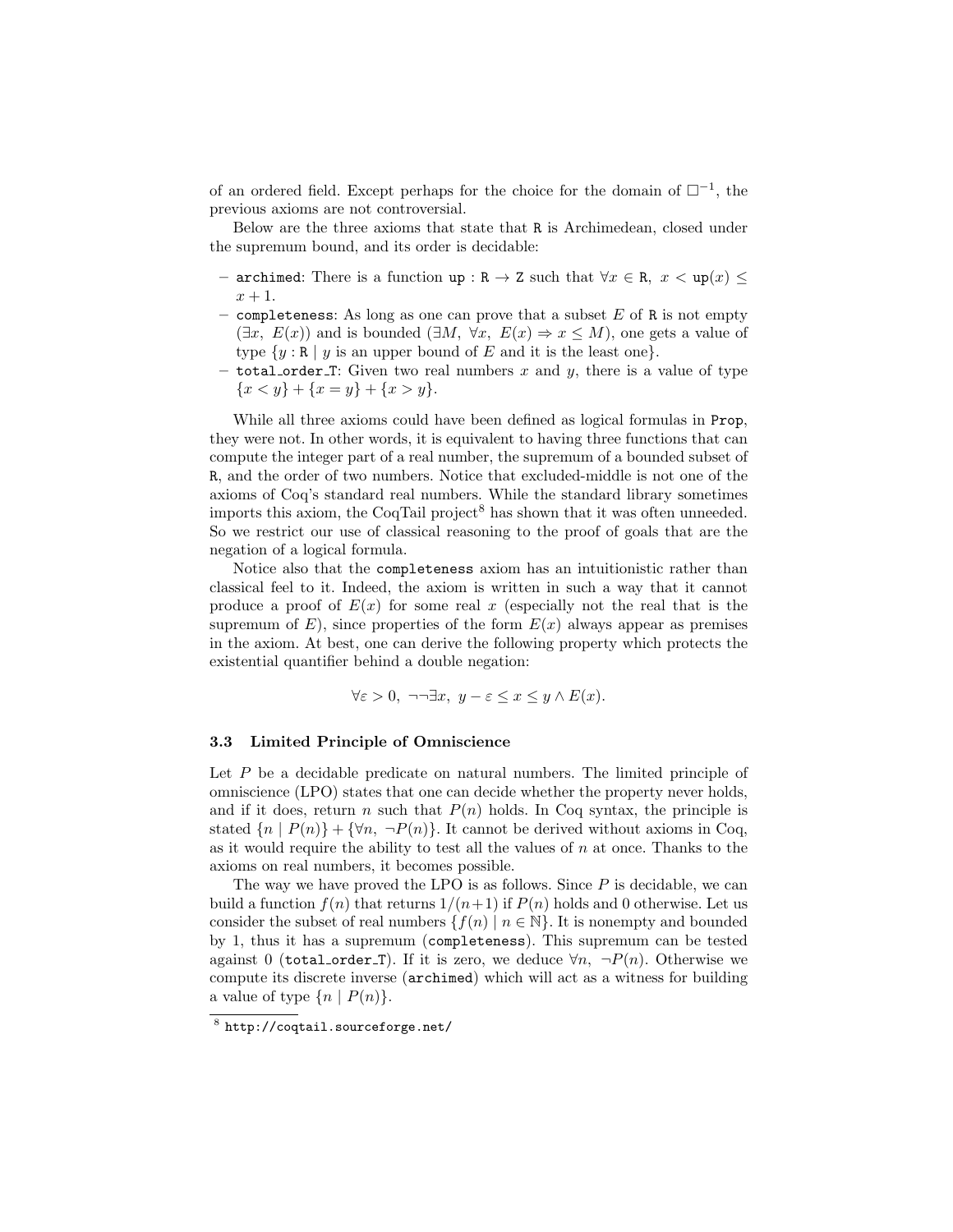This proof of the LPO, inspired by the CoqTail project, is an improvement over some previous work that depended on the not all ex not consequence of the excluded-middle axiom [15].

#### 3.4 Bounds and Limits

Now that we have proved this principle, we can use it to decide whether a subset  $E$  of real numbers is bounded, which is a precondition for computing its supremum. First, let us consider the family of subsets  $E_n = \{0\} \cup (E \cap (-\infty; n])$ . They are nonempty and bounded, so they have a supremum  $s_n$ . As a consequence, deciding whether  $E$  is bounded and computing an upper bound is a matter of applying the LPO to decide the following alternative (Lemma Rbar\_ub\_dec of our development):

$$
\{M \mid \forall n, s_n \le M\} + \{\forall M, \ \neg(\forall n, s_n \le M)\}.
$$

The proof requires that  $\forall n, s_n \leq M$  is decidable, which is just a consequence of the LPO applied to the decidable predicate  $n \mapsto M < s_n$ .

Let us define the complete lattice  $Rbar = R \cup \{-\infty, +\infty\}$ , inspired by [14]. Since we are able to decide whether a set is bounded, we can define supremum and infimum functions for nonempty subset of Rbar.<sup>9</sup> Let us consider a sequence  $(u_n)_{n\in\mathbb{N}}$  of elements of R (or Rbar). The set of its values is nonempty, thus we can define its superior and inferior limits:

$$
\limsup (u_n)_{n \in \mathbb{N}} = \inf_{m \in \mathbb{N}} (\sup_{n \in \mathbb{N}} u_{m+n}) \qquad \liminf (u_n)_{n \in \mathbb{N}} = \sup_{m \in \mathbb{N}} (\inf_{n \in \mathbb{N}} u_{m+n})
$$

At this point, we arbitrarily define a function Lim seq from sequences to real numbers as  $(\limsup(u_n) + \liminf(u_n))/2$ , or 0 in case of infinities. If  $(u_n)_n$  is a converging sequence,  $\text{Lim\_seq}(u_n)_{n \in \mathbb{N}}$  is the actual limit of the sequence, since inferior, superior, and plain limits are then equal. Note that this also gives us a way to decide whether an arbitrary sequence is converging: we just have to compare its inferior and superior limits. With this definition, we also get "limits value" for non-convergent sequences: Lim\_seq $(-1)^n = (1 + (-1))/2 = 0$ .

There were simpler possibilities for defining Lim\_seq, but this one offers the equality Lim  $\text{seq}(\alpha \cdot u_n) = \alpha \cdot \text{Lim} \cdot \text{seq}(u_n)$  for any real  $\alpha$  without requiring  $(u_n)_n$ to converge.

We now have an operator able to compute the limit of any converging sequence and otherwise return an undefined value (as far as the user is concerned). We can similarly define the limit of a function  $f$  in a point  $x$  by

$$
\text{Lim}(f,x)=\text{Lim\_seq}\left(f\left(x+\frac{1}{n}\right)\right)_{n\in\mathbb{N}}
$$

.

<sup>&</sup>lt;sup>9</sup> Supremum and infimum of a subset P are extended with  $\sup \emptyset = -\infty$  and inf  $\emptyset = +\infty$ , when one can prove  $P \neq \emptyset \Rightarrow \exists x, P(x)$ . This generalization is not needed here.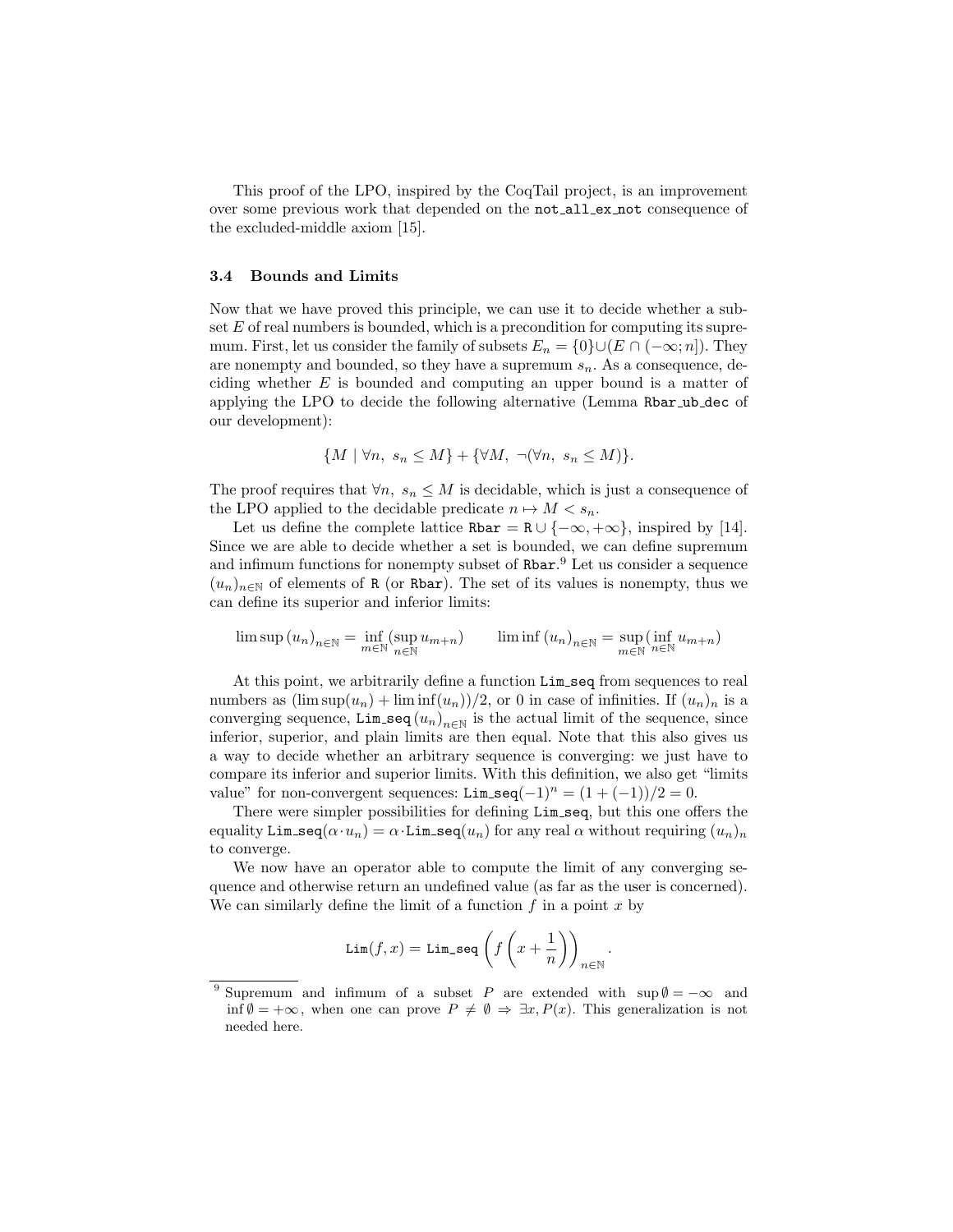Again, if the function has a limit at this point, in sense of the usual  $\varepsilon$  − δ definition for pointed limit, operator Lim returns it, since  $\lim_{u\to x} f(u)$  is then equal to  $\lim_{n\to\infty} f(u_n)$  for any sequence such that  $\lim(u_n) = x$  and  $\forall n \in \mathbb{N}, u_n \neq 0$ x. Otherwise it does return a value, but a meaningless one. We did not gain anything significant by defining the limit with more complicated sequences such as  $(f(x-1/n) + f(x+1/n))/2$ .

#### 3.5 Compactness

Limits are the basis for doing real analysis. Another important tool is the property of compactness, which has numerous applications in traditional mathematics. For instance, a function continuous on a compact set is uniformly continuous. Unfortunately, the compactness property is inherently classical, up to the point that constructive mathematics tend to redefine continuity so that it actually means uniform continuity in order to avoid compactness [6]. Our goal is to stay as close as possible to traditional analysis, so dropping compactness is not a solution.

One of the definitions of a compact set is a set such that, from any cover with open sets, one can extract a finite subcover. Yet in most of the proofs we are interested in, we do not need the whole power of this property. Indeed, the extracted sets are useless, only their minimum diameter matters. Moreover, the finiteness property is only useful so that this minimum is nonzero. As a consequence, we can substitute to the traditional definition a property of interval  $[a, b]$  related to Cousin covers and gauge functions:

$$
\forall \delta : \mathbb{R} \to \mathbb{R}^+, \ \{\delta' : \mathbb{R}^+ \mid \forall x \in [a, b], \ \neg \neg \exists t \in [a, b], \ |x - t| < \delta(t) \land \delta' \leq \delta(t)\}.
$$

The proof of this lemma (compactness value) requires us to construct a value  $\delta'$  that satisfies the property. It is defined by the formula

$$
\delta' = \frac{1}{2} \sup \{ d \mid d \le 1 \land \forall x \in [a, b], \exists t \in [a, b], \ |x - t| < \delta(t) \land d \le \delta(t) \}.
$$

First, we prove that this supremum is not equal to zero. This is the same idea as with most cover-based proofs: consider the widest interval  $[a, b']$  such that the property  $\exists d > 0, \ \forall x \in [a, b'), \ \exists t \in [a, b], \ |x - t| < \delta(t) \wedge d \leq \delta(t)$  holds. The bound b' is defined as a supremum value and we prove that, if  $b' < b$ , there is a contradiction. Then we prove that it still holds for the whole interval  $[a, b]$ , so  $\delta'$ is positive.

Second, we prove that  $\delta'$  satisfies the original property. This is immediate, but only because the property contains a double negation. Indeed, as mentioned before, the completeness axiom never provides us with proofs that the property holds for values smaller than the supremum. So the best we can prove is that there would be contraction if  $\delta'$  did not satisfy the property. In practice, this double negation does not matter because we always use the compactness property to exhibit contradictions.

Finally, we have proved the compactness property not just for segments of the real line but for any *n*-orthotope (Cartesian product of *n* segments).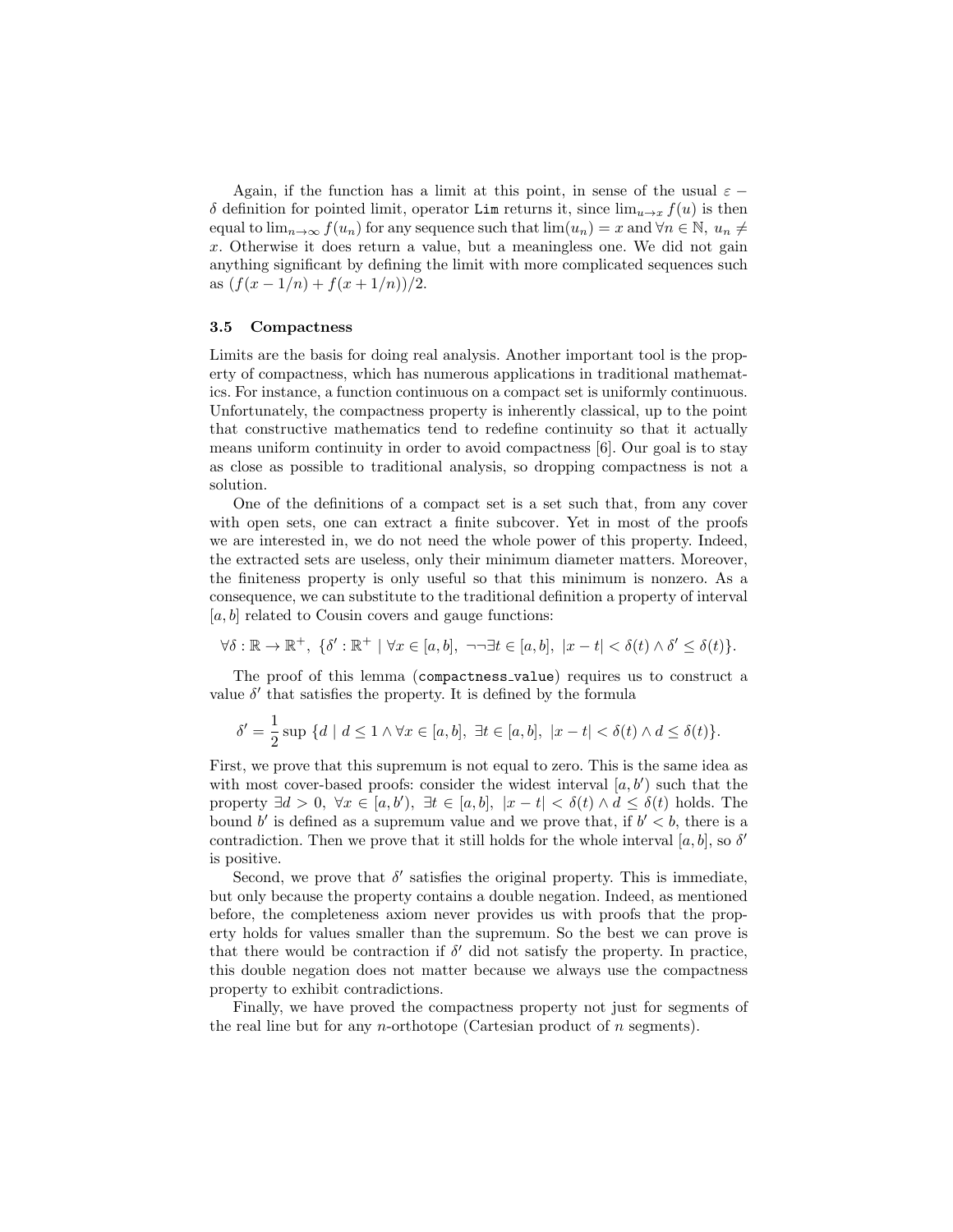### 4 Derivatives and Integrals

#### 4.1 Derivative

From the previous definition of a limit function in Section 3.4, we defined a total derivative function:

Derive
$$
(f, x) = \lim_{h \to 0 \atop h \neq 0} \frac{f(x+h) - f(x)}{h}
$$

and we proved that, if the derivative number  $f'(x)$  exists, it is equal to our derivative number using lemmas proved in the standard library.

This definition allows to write properties about derivative without any proof term. For example to write "the function  $f$  is differentiable on the domain  $D$ and  $f'$  satisfies the property  $P$  on this domain" in Coq, we previously had to write

```
Lemma pr : forall x, D x \rightarrow derivable_pt f x.
Goal forall x (Dx : D x), P (derive_pt f x (pr x Dx)).
```
using a dependent pair. With our approach, we can write the same statement as

```
Goal forall x, D x \rightarrow ex_{-}derive f x.
Goal forall x, D x \rightarrow P (Derive f x).
```
and then we can prove separately differentiability and the property P. Moreover, as our derivative is a limit, some properties such as  $(\alpha \cdot f)' = \alpha \cdot f'$  do not require the differentiability of  $f$ . Therefore, the proof burden is lightened, as theorems have less preconditions. Such a property could also be obtained for a derivative defined on top of Hilbert's epsilon, but not without introducing a cumbersome definition based on conditionals. Our approach also makes it possible to express more easily the  $n$ -th derivative:

$$
\left\{\begin{array}{l} \texttt{Derive\_{}n}(f,0,x) \qquad \ \ =f(x) \\ \texttt{Derive\_{}n}(f,n+1,x) =\texttt{Derive}(x \mapsto \texttt{Derive\_{}n}(f,n,x),x) \end{array}\right.
$$

and we express the  $n$ -th differentiability as

forall i : nat,  $(i < n)$ %nat  $\rightarrow$  ex\_Derive (Derive\_n f i) x

#### 4.2 Riemann integral and Riemann sums

We define our integral RInt as the limit of

$$
\text{RInt\_val}\left(f,a,b,n\right)=\frac{b-a}{n+1}\sum_{k=0}^{n}f\left(\frac{x_k^n+x_{k+1}^n}{2}\right)
$$

where  $x_k^n = a + k \cdot (b - a)/(n + 1)$ . As above, this definition allows to prove  $\forall \alpha \in \mathbb{R}$ , RInt $(\alpha \cdot f, a, b) = \alpha \cdot$ RInt $(f, a, b)$  without hypotheses on f.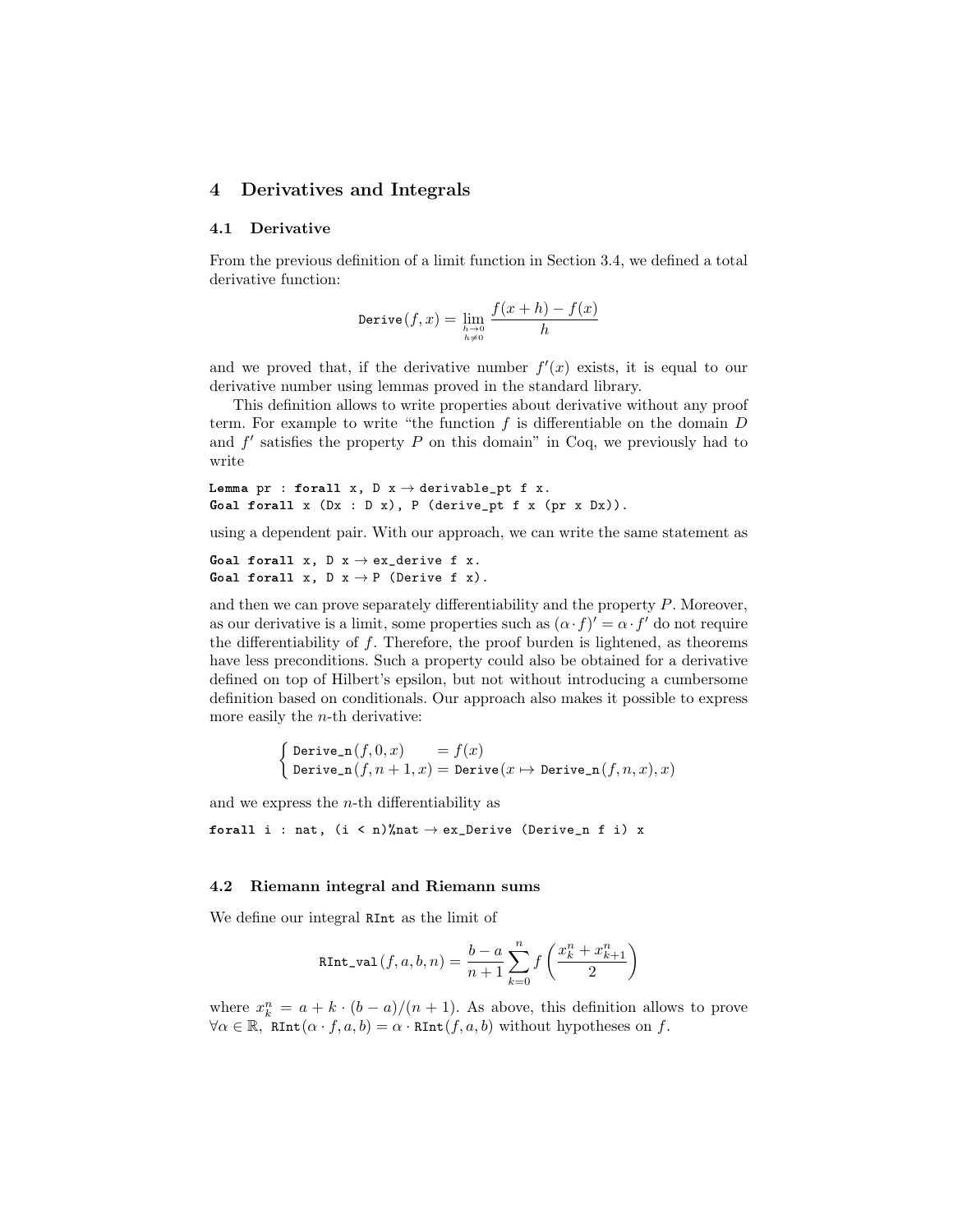The Riemann integrability in the standard library is based on step functions. Unfortunately, step functions from the standard library are hard to use: a step function is built from a function f and two lists  $lx$  and  $ly$  that must satisfy five conditions. These conditions are difficult both to prove and to use. For example, the last one states that  $\forall i, \forall x \in (lx_i; lx_{i+1}), f(x) = ly_i$ . This is impractical as it does not provide any information about the values  $f(lx_i)$ .

We chose to define new step functions based on Ssreflect sequences [11]:

Record SF\_seq  ${T : Type} := mkSF\_seq$   ${SF\_h : R ; SF\_t : seq (R * T)}$ .

Using Ssreflect libraries, our step functions were easier to define and use. We define our step functions with a generic type T to use it in the same way with  $T := R$  or  $T := Rbar$ . For example, to define the step function needed for RInt\_val( $f, a, b, n$ ), we use

```
Definition SF_val_seq (f : R \rightarrow R) (a b : R) (n : nat) : SF_seq :=
  SF_seq_f2 (fun x y \Rightarrow f ((x+y)/2)) (RInt_part a b n) 0.
```
where RInt\_part a b n is the partition used in this proof and  $SF\_seq_12$  builds the needed step function.

Moreover, as the standard library does not provide a global relation between Riemann integrability and Riemann integral, we chose to prove the equivalence between this definition and the following convergence of Riemann sums:

$$
\exists If\in\mathbb{R},\ \forall \varepsilon>0,\ \exists \delta>0,\ \forall (\sigma,\xi),\ \max_{0\leq k\leq n}|\sigma_{k+1}-\sigma_k|<\delta\Rightarrow |S(f,\sigma,\xi)-If|<\varepsilon
$$

where  $S(f, \sigma, \xi) = \sum_{k=0}^{n} f(\xi_k) \cdot (\sigma_{k+1} - \sigma_k)$  is a Riemann sum, n is the length of  $\xi$ ,  $n+1$  the length of  $\sigma$ ,  $\sigma_0 = a$ ,  $\sigma_{n+1} = b$  and  $(\sigma, \xi)$  is a pointed subdivision, *i.e.*  $\forall k \leq n, \sigma_k \leq \xi_k \leq \sigma_{k+1}$ . This is the same approach as in PVS and Mizar.

Thanks to this new definition, we can express integrability with the same structure as convergence and differentiability: a function gives the value of the Riemann integral, a predicate states the property of Riemann integrability, and is\_RInt $(f, a, b, If)$  states that If is the Riemann integral of f between a and b.

We can note that our value is the limit of a sequence of specific Riemann sums  $S(f, \sigma_n, \xi_n)$  such that  $\forall i \in [0; n], \ \sigma_{i+1} - \sigma_i = (b - a)/(n + 1)$ . The correctness is then immediate for our new definition of Riemann integrability.

To ensure the compatibility with the standard library of Coq, we proved the equivalence between both definitions, so that we can take advantage of existing lemmas.

## 5 Application

## 5.1 Case study and d'Alembert's Formula

Our main application is part of a project aiming at proving numerical analysis programs. The case study was a C program that implements a numerical scheme for the resolution of the one-dimensional acoustic wave equation. This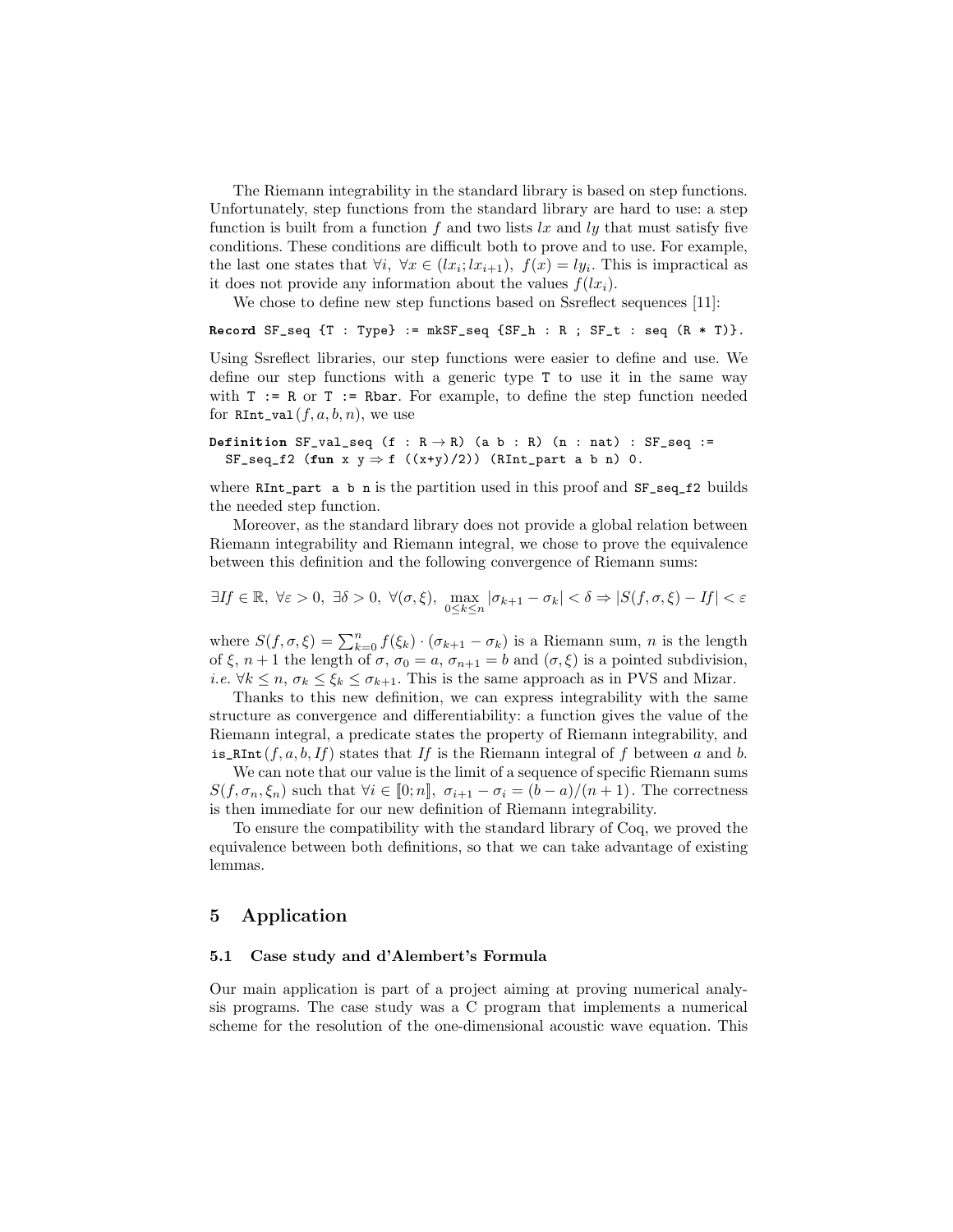corresponds to the oscillation of an attached rope where  $c$  is the constant propagation velocity, which depends on the section and density of the string. More precisely, we consider the following initial-boundary value problem: we have the initial values  $u_0$  and  $u_1$ , a source term s and we want to compute an approximation of the exact solution  $u$  of

$$
\forall t \ge 0, \ \forall x \in [x_{\min}, x_{\max}], \ \frac{\partial^2 u}{\partial t^2}(x, t) - c^2 \frac{\partial^2 u}{\partial x^2}(x, t) = f(x, t),
$$

$$
\forall x \in [x_{\min}, x_{\max}], \ \frac{\partial u}{\partial t}(x, 0) = u_1(x),
$$

$$
\forall x \in [x_{\min}, x_{\max}], \ u(x, 0) = u_0(x),
$$

$$
\forall t \ge 0, \ u(x_{\min}, t) = u(x_{\max}, t) = 0
$$

To actually compute an approximation of the solution  $u$ , we chose the second order centered finite difference scheme, also known as three-point scheme. The size of the grid is  $(\Delta x, \Delta t)$  and the value  $u_j^k \approx u(j\Delta x, k\Delta t)$  is given by

$$
\frac{u_j^k - 2u_j^{k-1} + u_j^{k-2}}{\varDelta t^2} - c^2 \frac{u_{j+1}^{k-1} - 2u_j^{k-1} + u_{j-1}^{k-1}}{\varDelta x^2} = s_j^{k-1}
$$

and similar formulas that depend on  $u_0$  and  $u_1$  for the initializations  $u_j^0$  and  $u_j^1$ .

We proved that rounding errors do not endanger the results of the numerical scheme [1]. We also formalized in Coq the numerical scheme and proved its convergence, for an infinite rope [2]. In that work, the differentiation operator was an arbitrary function. We did not define it nor did we assume any of its properties. We only used the fact that  $u$  is a solution of the partial differential equation expressed using this operator. This fully corresponds to the way mathematical proofs are done: we put  $f'(x)$  or  $\frac{\partial^2 u}{\partial t^2}(x,t)$  and not diff $(f, x, H)$  where H is a proof that f is derivable in x or diff( $z \rightarrow diff(y \rightarrow u(x, y), z, H_1), t, H_2$ ) where  $H_1$  and  $H_2$  are adequate proof terms. We also needed the regularity of this solution: it is supposed to be near its Taylor expansion with the usual mathematical bounds (see below).

Later, we proved the full C program for a finite rope [3]. As we needed to precisely specify what the program was supposed to compute, we defined each derivative as the limit of  $\frac{f(x+h)-f(x)}{h}$  when h goes to zero. We used the Frama-C platform with the Jessie plugin and the specification of the C program is described in C comments called annotations. As the language of these annotations is first-order logic, we could not define in our specifications a differentiation operator, but had to define each of the four derivatives as a limit (with a  $\forall \varepsilon, \exists \delta \dots$ formula). This fully specifies the derivatives but was impractical and difficult to read. Yet, this meant an equivalence between our previous work and real derivatives. But as our previous work required a differentiation operator, we had to actually provide it. The chosen solution was to define it as a parameter and add an axiom stating that, if the function is differentiable, the result of this operator is the expected derivative. This axiom, similar to a Hilbert  $\varepsilon$  operator, was not satisfactory. Thanks to the formalization presented in this paper, we can now create this operator as a function and get rid of that axiom.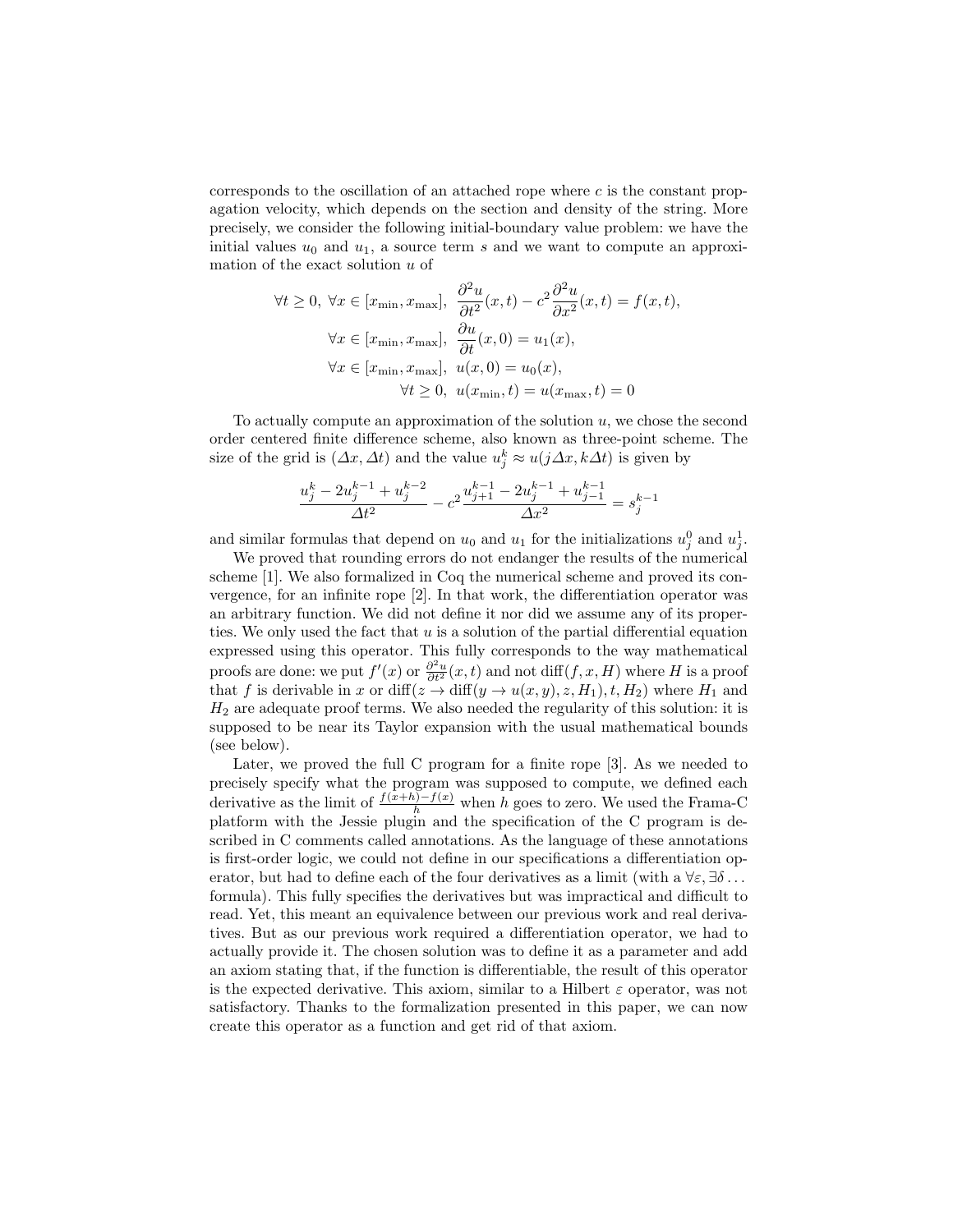The other axioms needed by this development are the following ones: the existence of a solution to the partial differential equation and its regularity.

About the existence, the mathematical proof is simpler than expected as this equation has an analytical solution. More precisely, the following d'Alembert's formula

$$
u(x,t) = \underbrace{\frac{1}{2} (u_0(x+ct) + u_0(x-ct))}_{\alpha(x,t)} + \underbrace{\frac{1}{2c} \int_{x-ct}^{x+ct} u_1(\xi) d\xi}_{\beta(x,t)}
$$

$$
+ \underbrace{\frac{1}{2c} \int_0^t \int_{x-c(t-\tau)}^{x+c(t-\tau)} f(\xi, \tau) d\xi d\tau}_{\gamma(x,t)}
$$

defines a function that is solution to the previous partial differential equation. We define  $\alpha, \beta$ , and  $\gamma$ , as parts of this formula that will be used below. Just note that they are of increasing difficulty to handle and derive.

#### 5.2 Taylor expansions

The regularity of the solution  $u$  is the base of the convergence of the chosen numerical scheme. In the scheme statement, since the grid sizes are small, we can recognize discrete derivatives:

$$
\frac{u_j^k - u_j^{k-1}}{\Delta t} \approx \frac{\partial u}{\partial t}(j\Delta x, k\Delta t) \qquad \frac{u_j^k - 2u_j^{k-1} + u_j^{k-2}}{\Delta t^2} \approx \frac{\partial^2 u}{\partial t^2}(j\Delta x, k\Delta t)
$$

and similarly for space derivatives. The discrete equation is the exact discrete analog of the continuous wave equation.

Our definition of the Taylor polynomial is the usual one:

$$
\text{TP}_n(f, x, t) = \sum_{p=0}^n \frac{1}{p!} \left( \sum_{m=0}^p \binom{p}{m} \cdot \frac{\partial^p f}{\partial x^m \partial t^{p-m}}(x, t) \cdot \Delta x^m \cdot \Delta t^{p-m} \right)
$$

For the main iteration, we need to guarantee that the difference between the function and its order-4 Taylor polynomial is proportional to  $(\sqrt{\Delta x^2 + \Delta t^2})^4$ . For the initializations, we also need this property at level 3.

We first proved the common Taylor-Lagrange theorem and extended it to its two-dimensional version we really needed here. We had to prove the Schwarz theorem to be able to switch derivatives in space and time. Note that the hypotheses required to make this switch possible are strong (existence and continuity of both second-order derivatives).

#### 5.3 Automation

As explained, the two unproved properties from the original development are that the solution exists and is sufficiently regular. Existence has already been tackled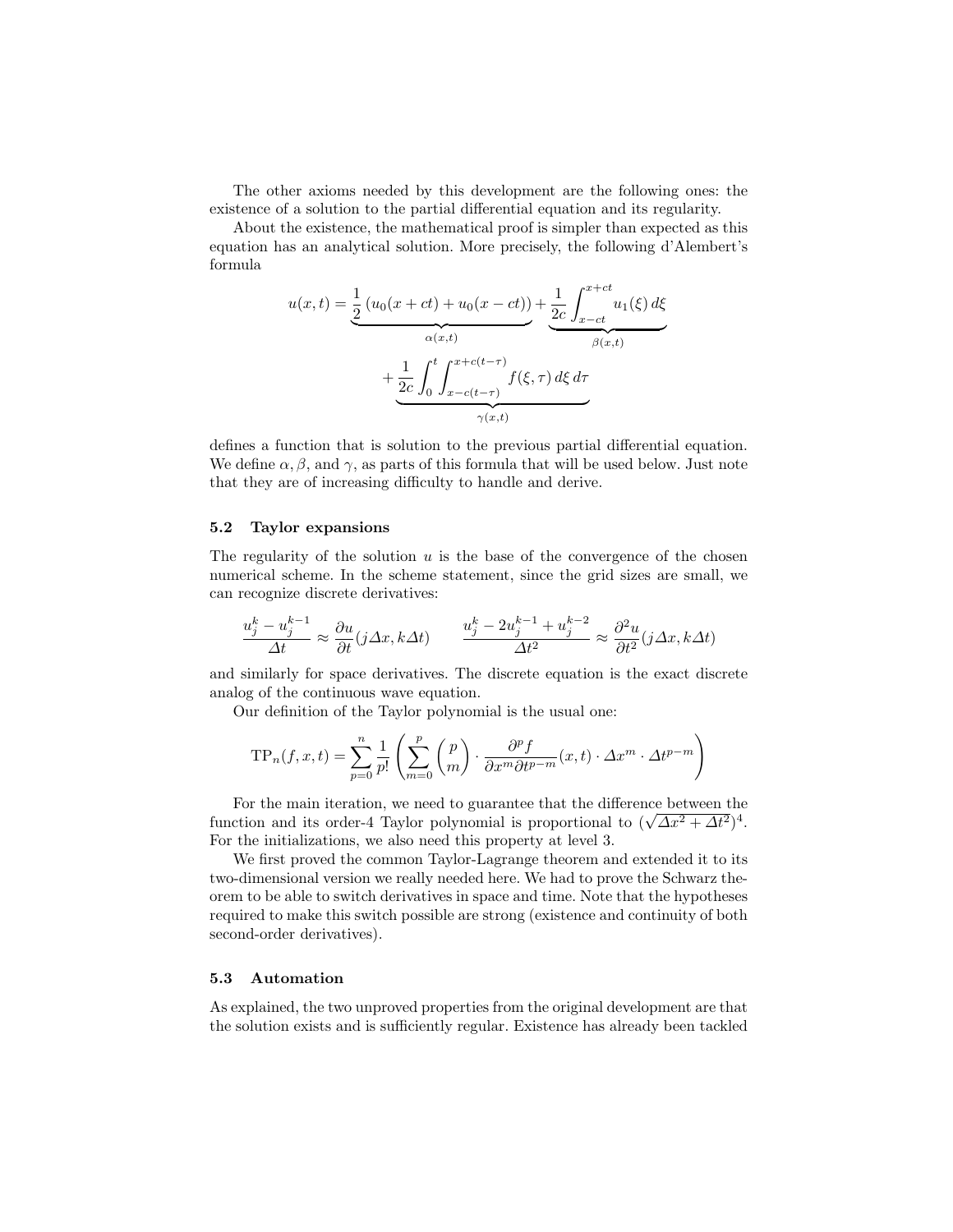thanks to a reflexive Coq tactic for proving differentiability  $[16]$ . The tactic was limited: it could handle expressions with one variable only. As a consequence, while it could automatically perform differentiability proofs on the  $\alpha$  and  $\beta$  parts of d'Alembert's formula, human intervention was needed for differentiating under the integral sign of  $\gamma$ . The reason for this shortcoming was the need for proof terms in derivatives and integrals. For instance, the term  $\int_{a(x)}^{b(x)} \frac{\partial f}{\partial x}(x, t) dt$  contains a proof that  $\frac{\partial f}{\partial x}(x,t)$  can be integrated for t between  $a(x)$  and  $b(x)$ , while the term  $\frac{\partial f}{\partial x}(x,t)$  itself contains a proof that f has a first derivative at any point  $(x, t)$  of a domain that depends on x. This nesting of values and proof terms ended up being out of reach of our tactic.

For the existence, we only had to consider four partial derivatives of  $\gamma$ . So, despite the absence of automation, we succeeded in formally proving it in Coq. For this work, however, we wanted to prove not only the existence but also the regularity, which means manipulating tens of partial derivatives of  $\gamma$ . This makes it out of reach of a non-automated proof. So we have improved the original tactic now that we have got rid of proof terms in values. The new tactic auto\_derive still produces side conditions, but the values no longer depend on their proofs, which means the tactic is now able to differentiate below the integral sign. As the former one, this tactic is programmed in Ltac.

The tactic is meant to help proving statements of the form

#### derivable\_pt\_lim f x l

is

that is, f has a derivative at point x and it is equal to l. A variant of the tactic is able to tackle goal where  $l$  is not yet known. The tactic first performs a reification of the function  $f$  into an inductive object describing the expression. Variables are encoded using De Bruijn's indexes. For instance, the inductive object for

$$
y \mapsto \int_0^{2y} (g(y) + z) dz
$$

```
(int (* integral *)(Binary Eplus (*) addition *)
  (AppExt 1 g [:: Var 1]) (*) (* application: g(y) *)
  (Var 0)) (* z * )(Cst 0) (*) (* lower bound of integral: 0 *)
 (Binary Emult (Cst 2) (Var 0))) (* upper bound: 2y *)
```
Operator D is then applied to this inductive object. This is a recursive function that differentiates an expression and generates side conditions. For instance, given an object representing  $x \mapsto 2 \cdot f(x)$ , it produces an object representing  $x \mapsto 2 \cdot f'(x)$  and a side condition that f can be differentiated at the considered point. Lemma D correct states that the generated object is the actual derivative when the side conditions hold. The tactic simply applies this lemma to the current goal, thus solving it, assuming the user can prove the side conditions.

Consider the following script that proves that  $\frac{\partial^2 \hat{\alpha}}{\partial x^2}$  exists and is equal to  $\alpha_{20}$ .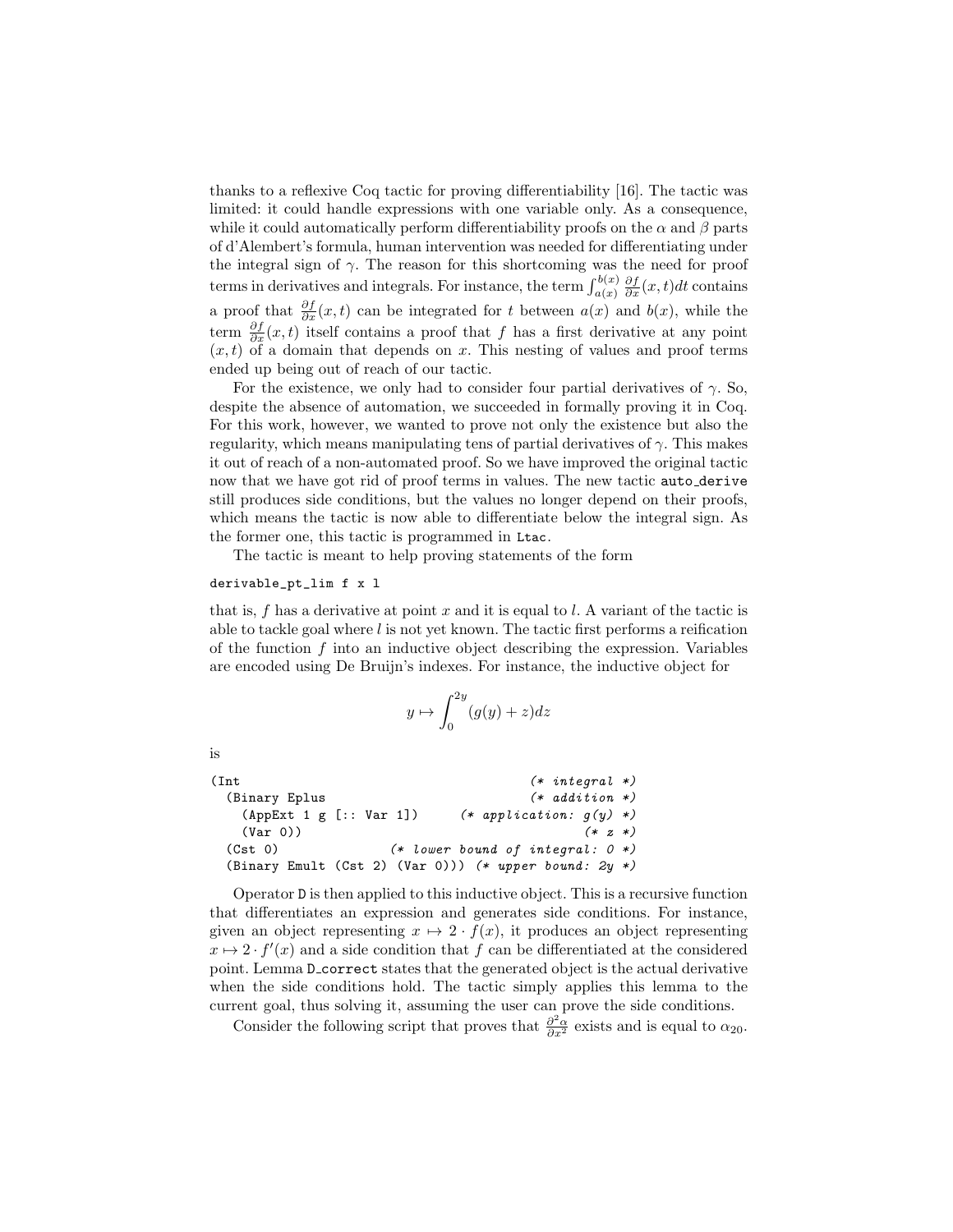```
Definition alpha x t := 1/2 * (u0 (x + c*t) + u0 (x - c*t)).
Definition alpha20 x t :=
  1/2 * (Derive_n u0 2 (x + c*t) + Derive_n u0 2 (x - c*t)).
Lemma alpha_20_lim : forall x t,
  is_derive_n (fun u \Rightarrow alpha u t) 2 x (alpha20 x t).
Proof.
intros x t. unfold alpha.
auto_derive_2.
```
The auto derive 2 is just an ad-hoc tactic developed for this example. It simply applies auto derive twice in a row, so as to prove properties on iterated derivatives. After executing the tactic, the user is left with several goals to prove. They state that function  $u_0$  can be differentiated with respect to the first variable at points  $(v + c \cdot t)$  and  $(v - c \cdot t)$  for an arbitrary real v around x. They also state that the first partial derivative of  $u_0$  can be differentiated with respect to the first variable at points  $(x + c \cdot t)$  and  $(x - c \cdot t)$ . Finally, the last goal the user has to prove is the equality between  $\alpha_{20}(x,t)$  and the expression obtained by automatic differentiation, which is straightforward.

## 6 Conclusion

We have presented a Coq development for real analysis that aims at being closer to the traditional way of handling analysis theorems in pen-and-paper proofs. The main idea we have followed is to replace all the partial operators with total operators, so that the user no longer has to manipulate dependent types. Once all the theorems and especially rewriting rules have non-dependent hypotheses, they become much easier to apply, since reasoning is back to being backward: from the goal to the hypotheses.

The standard libraries of HOL Light and Isabelle/HOL also provide such total operators for derivatives and integrals. The main difference with our work is that they are defined thanks to Hilbert  $\varepsilon$  operator, which is not available in Coq. Instead, we have provided algorithms for these operators. They are not the kind of algorithms that one would find in traditional constructive mathematics, since our model of computation is a bit unusual. It has a decidable order, as in the Real RAM model, but it also has a supremum operator and an integer part.

To obtain this model, we have not added any axiom, we have just reused the axiomatization of real numbers from the Coq standard library. We have also taken great care to never use the axiom of excluded middle, contrarily to what is done in the standard library. Unfortunately, when looking at the assumptions of some of the theorems of our library, there might be occurrences of this axiom. They leak from the standard library through the equivalence lemmas between our definition of integral and the standard one. Work is under way to remove these uses from the standard library and therefore get a formalization that no longer relies on excluded middle.

Our development of more than 500 lemmas provides total operators for limits, derivatives, and integrals, and equivalence lemmas between our constructive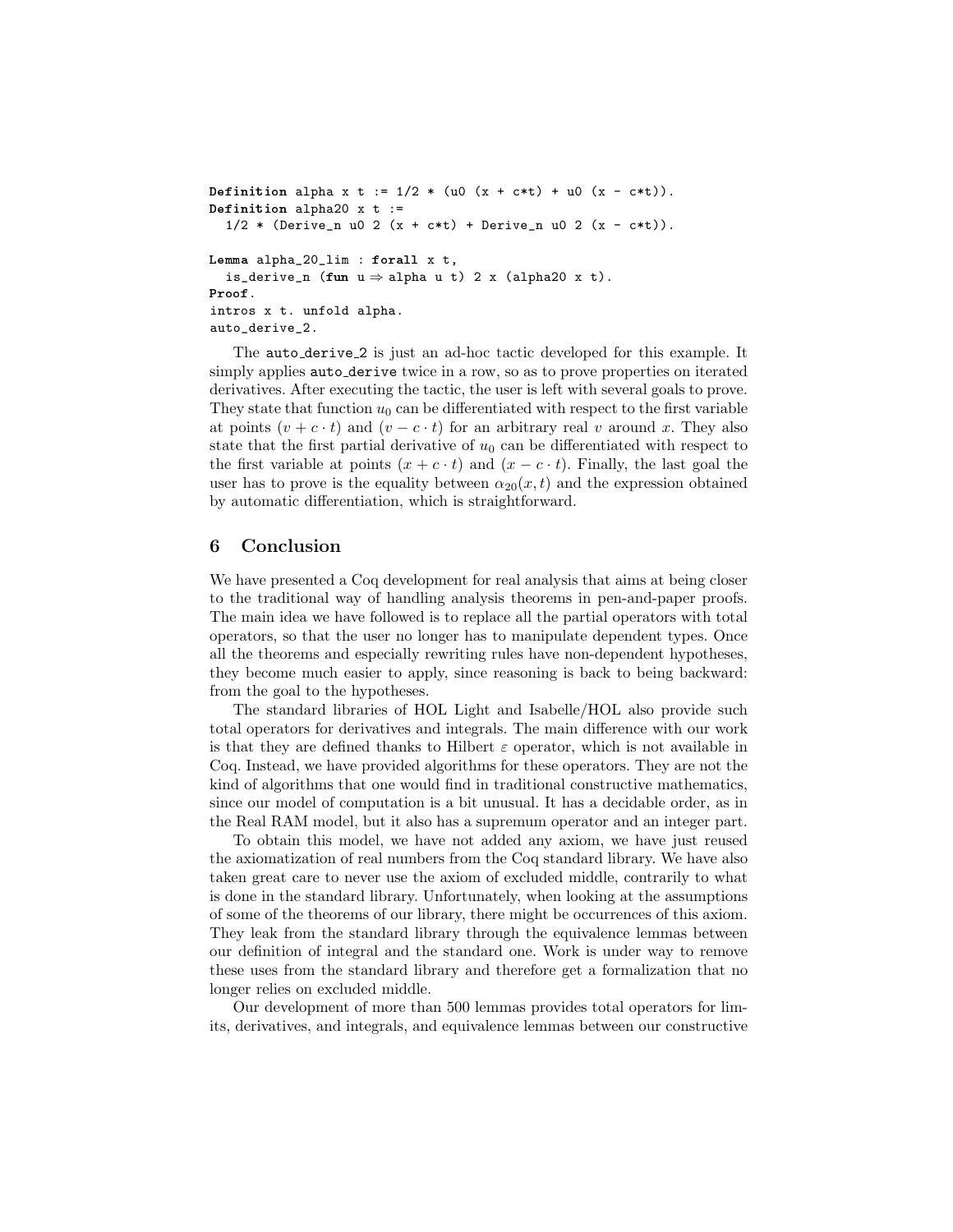definitions and the partial operators from the standard library. We have also extended the theory of real analysis further than what is available in the standard library: iterated partial derivatives, parametric integrals, and so on.

We have applied our formalization to filling the holes in the formal verification of a numerical program: the three-point scheme for solving the one-dimensional wave equation. The original formalization set as an axiom the existence of total operators for partial derivatives; the verification would never have succeeded if it had had to cope with the dependent types needed for expressing fourth derivatives. The work presented in this paper fills this gap.

The original formalization was also assuming the existence and the regularity of a solution to the partial differential equations. When starting from d'Alembert formula, the formal proof of these properties is mostly mechanical. One just has to differentiate the formula as many times as needed (up to 20 times for order-4 regularity). For that purpose, we have also developed a reflexive Coq tactic that is able to perform such repetitive tasks. The strength of our tactic is that it is able to differentiate under the integral sign. As far as we know, no similar strategy has been developed for other provers.

#### Future Works

For this work, we chose Riemann's definition of integral. Our only motivation for this choice was that it is the integral provided by Coq's standard library and we wanted to check that we were not less expressive than the standard library. If not for this constraint, we would have chosen a different definition, e.g. Lebesgue integral. Indeed, compared to other definitions of integral, Riemann integral does not have much positive points, except for its prestigious name. Lebesgue integral would have been easier for us to define and to manipulate, since it is almost a simple supremum.

In fact, we could presumably go further than Lebesgue integral and define gauge integral. Indeed, our work on compactness has shown that our limited framework (no general excluded middle) was still sufficient to manipulate gauge functions and extract finite subcovers. This is the main property needed to prove Cousin's theorem and therefore to define this integral. It has two main positive points. First, it is no more complicated than Riemann integral. Second, the second fundamental theorem of calculus can now be expressed without any precondition: each differentiable function is the integral of its derivative. This makes its usage in formal proofs straightforward.

For now, we have only defined limits, derivatives, and integrals, as total operators. Our goal is to extend this paradigm to other common operators, e.g. power series and reciprocal, so as to provide all the basic blocks of analysis. We also intend to extend our automated tools beyond just differentiation. An obvious extension is integration, but also automatic proofs of integrability and continuity. Indeed, differentiating under the integral sign tends to generate numerous side conditions about these properties and they would greatly benefit from being automatically discharged by the prover during the symbolic computations.